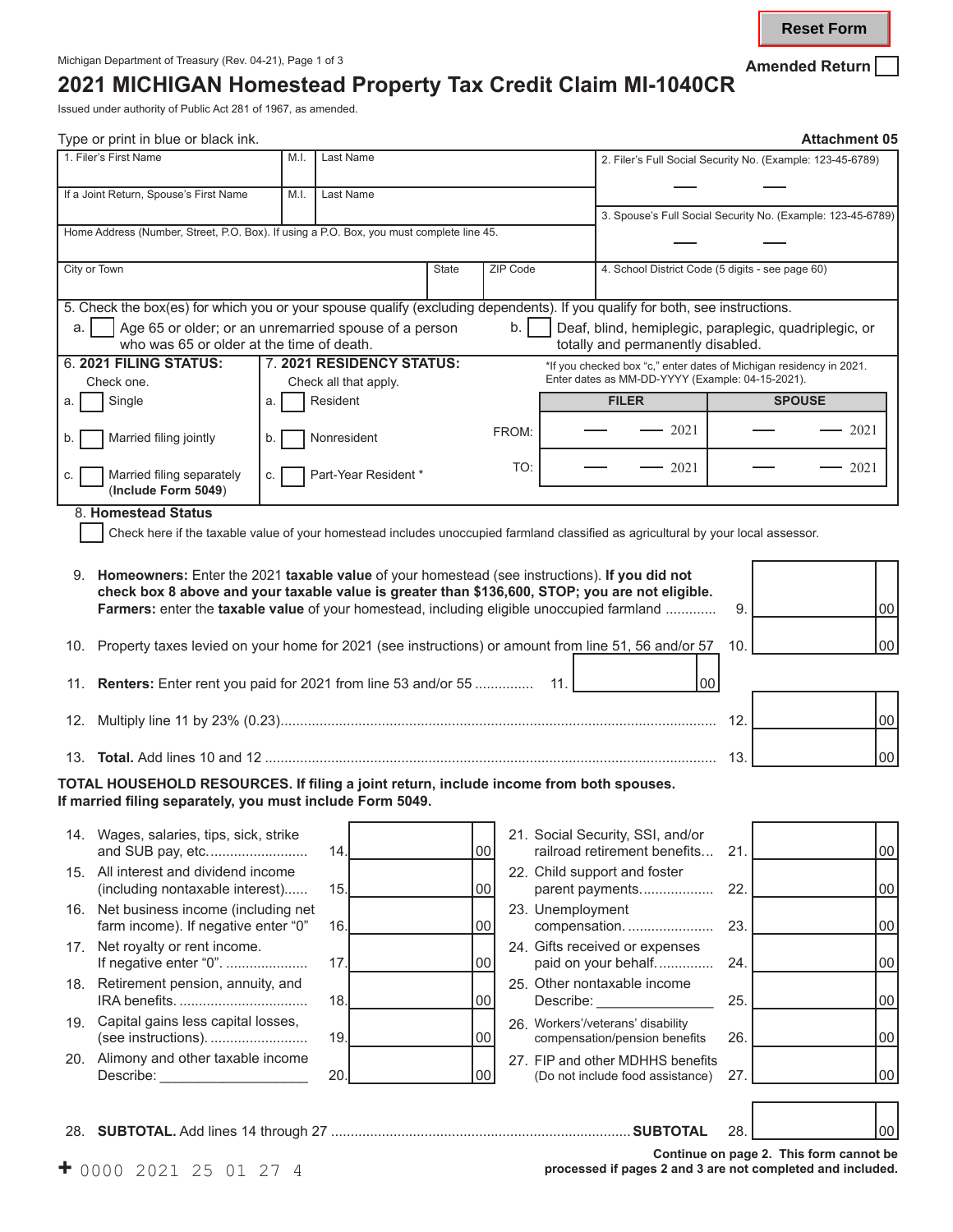Filer's Full Social Security Number

|                                                                                                                                                                                      |     |               | 29. | 00     |
|--------------------------------------------------------------------------------------------------------------------------------------------------------------------------------------|-----|---------------|-----|--------|
| 30. Other adjustments (see instructions).                                                                                                                                            | 30. | 00            |     |        |
| 31. Medical insurance/HMO premiums you paid for you and your family                                                                                                                  |     | 00            |     |        |
|                                                                                                                                                                                      |     |               | 32. | 00     |
| 33. TOTAL HOUSEHOLD RESOURCES. Subtract line 32 from line 29.                                                                                                                        |     |               |     | 00     |
| 34. Multiply line 33 by 3.2% (0.032) or by the percent in Table 2 (see instructions). If negative, enter "0". 34.                                                                    |     |               |     | 00     |
| 35. Subtract line 34 from line 13 and enter the amount here. If line 34 is greater than line 13, enter "0"                                                                           |     |               | 35. | 00     |
| PART 1: ALLOWABLE COMPUTATION Complete <u>one</u> of the sections below, either A, B, or C (see instructions).                                                                       |     |               |     |        |
|                                                                                                                                                                                      |     |               |     |        |
| SECTION A: SENIOR CLAIMANTS (if you checked only box 5a)                                                                                                                             |     |               |     |        |
|                                                                                                                                                                                      |     |               | 36. | $00\,$ |
| 37. Percentage from Table A (see instructions) that applies to the amount                                                                                                            | 37. | $\frac{0}{0}$ |     |        |
|                                                                                                                                                                                      |     |               |     | 00     |
| SECTION B: DISABLED CLAIMANTS (if you checked only box 5b, or both boxes 5a and 5b)                                                                                                  |     |               |     |        |
|                                                                                                                                                                                      |     |               |     | 00     |
| SECTION C: ALL OTHER CLAIMANTS (if you did not check box 5a or 5b)                                                                                                                   |     |               |     |        |
|                                                                                                                                                                                      |     |               | 40. | $00\,$ |
| 41. Multiply amount on line 40 by 60% (0.60). Enter amount here and on line 42 (maximum \$1,500)                                                                                     |     |               | 41  | 00     |
|                                                                                                                                                                                      |     |               |     |        |
| PART 2: PROPERTY TAX CREDIT CALCULATION All filers must complete this section.<br>12 Enter amount from line 38, 39 or 41 or from Worksheet 4 (see instructions) for <b>FIP/MDHHS</b> |     |               |     |        |

|    | 42. Enter amount from line 38, 39 or 41, or from Worksheet 4 (see instructions) for FIP/MDHHS   |    |        |
|----|-------------------------------------------------------------------------------------------------|----|--------|
|    |                                                                                                 | 42 | 00     |
| 43 | Percentage from Table B (see instructions) that applies to the amount<br>43                     |    |        |
|    | 44. PROPERTY TAX CREDIT. Multiply amount on line 42 by percentage on line 43. Enter amount here | 44 | $00\,$ |

**NOTE: Seniors who pay rent (including rent paid to adult care facilities):** Complete Worksheet 5 in the MI-1040 book and enter amount from worksheet on line 44 (maximum \$1,500).